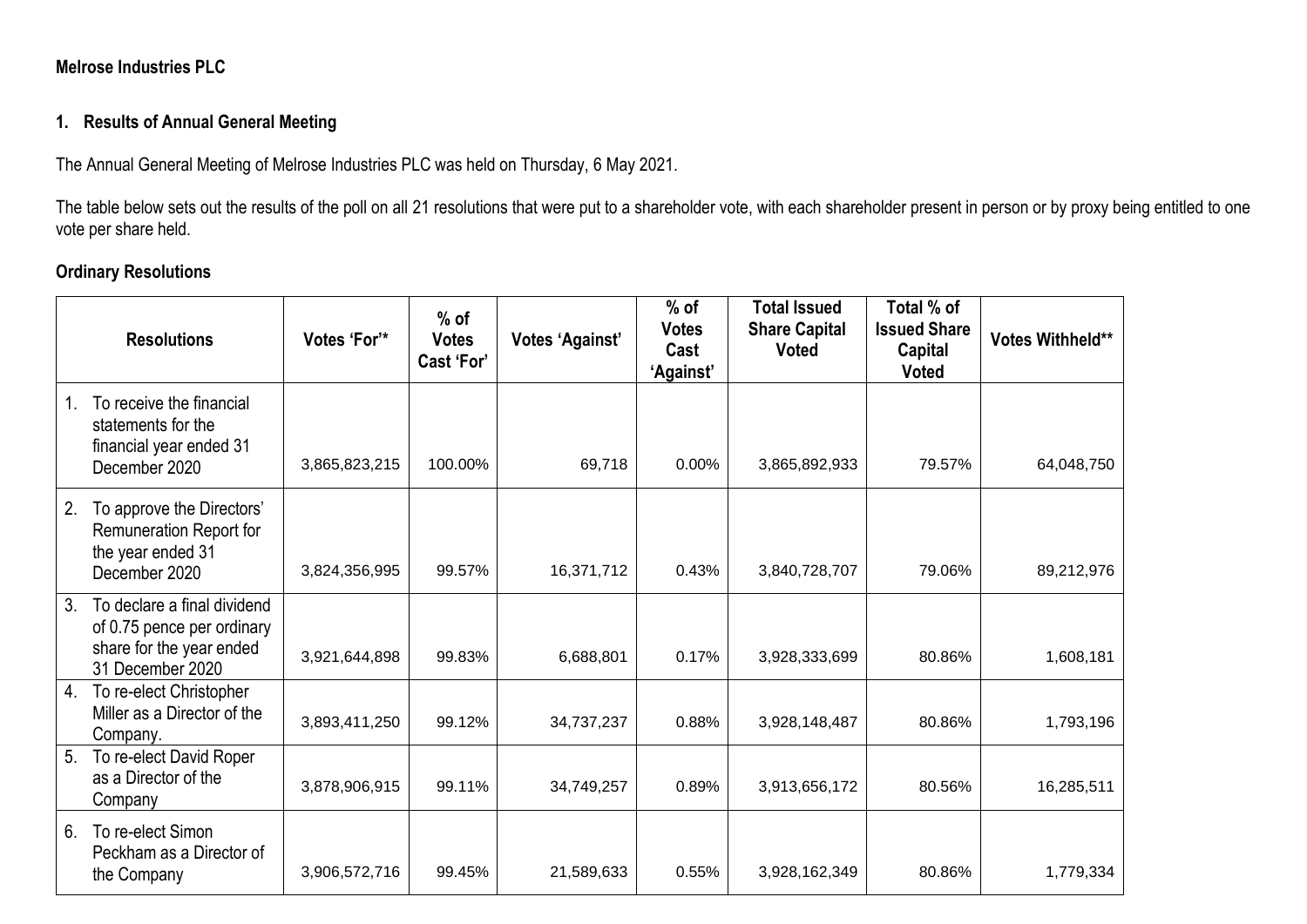|    | <b>Resolutions</b>                                                                 | Votes 'For'*  | $%$ of<br><b>Votes</b><br>Cast 'For' | <b>Votes 'Against'</b> | $%$ of<br><b>Votes</b><br>Cast<br>'Against' | <b>Total Issued</b><br><b>Share Capital</b><br><b>Voted</b> | Total % of<br><b>Issued Share</b><br><b>Capital</b><br><b>Voted</b> | Votes Withheld** |
|----|------------------------------------------------------------------------------------|---------------|--------------------------------------|------------------------|---------------------------------------------|-------------------------------------------------------------|---------------------------------------------------------------------|------------------|
| 7. | To re-elect Geoffrey<br>Martin as a Director of the<br>Company                     | 3,904,073,521 | 99.39%                               | 24,064,908             | 0.61%                                       | 3,928,138,429                                               | 80.85%                                                              | 1,803,254        |
| 8. | To re-elect Justin Dowley<br>as a Director of the<br>Company                       | 3,809,122,105 | 96.97%                               | 119,018,155            | 3.03%                                       | 3,928,140,260                                               | 80.85%                                                              | 1,801,423        |
| 9. | To re-elect Liz Hewitt as a<br>Director of the Company                             | 3,875,808,408 | 98.67%                               | 52,323,914             | 1.33%                                       | 3,928,132,322                                               | 80.85%                                                              | 1,809,361        |
|    | 10. To re-elect David Lis as a<br>Director of the Company                          | 3,896,721,469 | 99.20%                               | 31,424,473             | 0.80%                                       | 3,928,145,942                                               | 80.86%                                                              | 1,795,741        |
|    | 11. To re-elect Archie G. Kane<br>as a Director of the<br>Company                  | 3,704,696,583 | 98.18%                               | 68,718,942             | 1.82%                                       | 3,773,415,525                                               | 77.67%                                                              | 156,526,158      |
|    | 12. To re-elect Charlotte<br>Twyning as a Director of<br>the Company               | 3,897,659,246 | 99.22%                               | 30,445,437             | 0.78%                                       | 3,928,104,683                                               | 80.85%                                                              | 1,837,000        |
|    | 13. To re-elect Funmi<br>Adegoke as a Director of<br>the Company                   | 3,897,597,201 | 99.22%                               | 30,534,958             | 0.78%                                       | 3,928,132,159                                               | 80.85%                                                              | 1,809,524        |
|    | 14. To elect Peter Dilnot as a<br>Director of the Company                          | 3,909,941,644 | 99.54%                               | 18, 144, 775           | 0.46%                                       | 3,928,086,419                                               | 80.85%                                                              | 1,855,264        |
|    | 15. To re-appoint Deloitte LLP<br>as auditor of the Company                        | 3,822,327,122 | 97.30%                               | 105,874,355            | 2.70%                                       | 3,928,201,477                                               | 80.86%                                                              | 1,740,206        |
|    | 16. To authorise the Audit<br>Committee to determine<br>the auditor's remuneration | 3,891,825,759 | 99.07%                               | 36,397,387             | 0.93%                                       | 3,928,223,146                                               | 80.86%                                                              | 1,718,537        |
|    | 17. To renew the authority<br>given to Directors to allot<br>shares                | 3,156,443,221 | 81.60%                               | 711,672,685            | 18.40%                                      | 3,868,115,906                                               | 79.62%                                                              | 61,825,777       |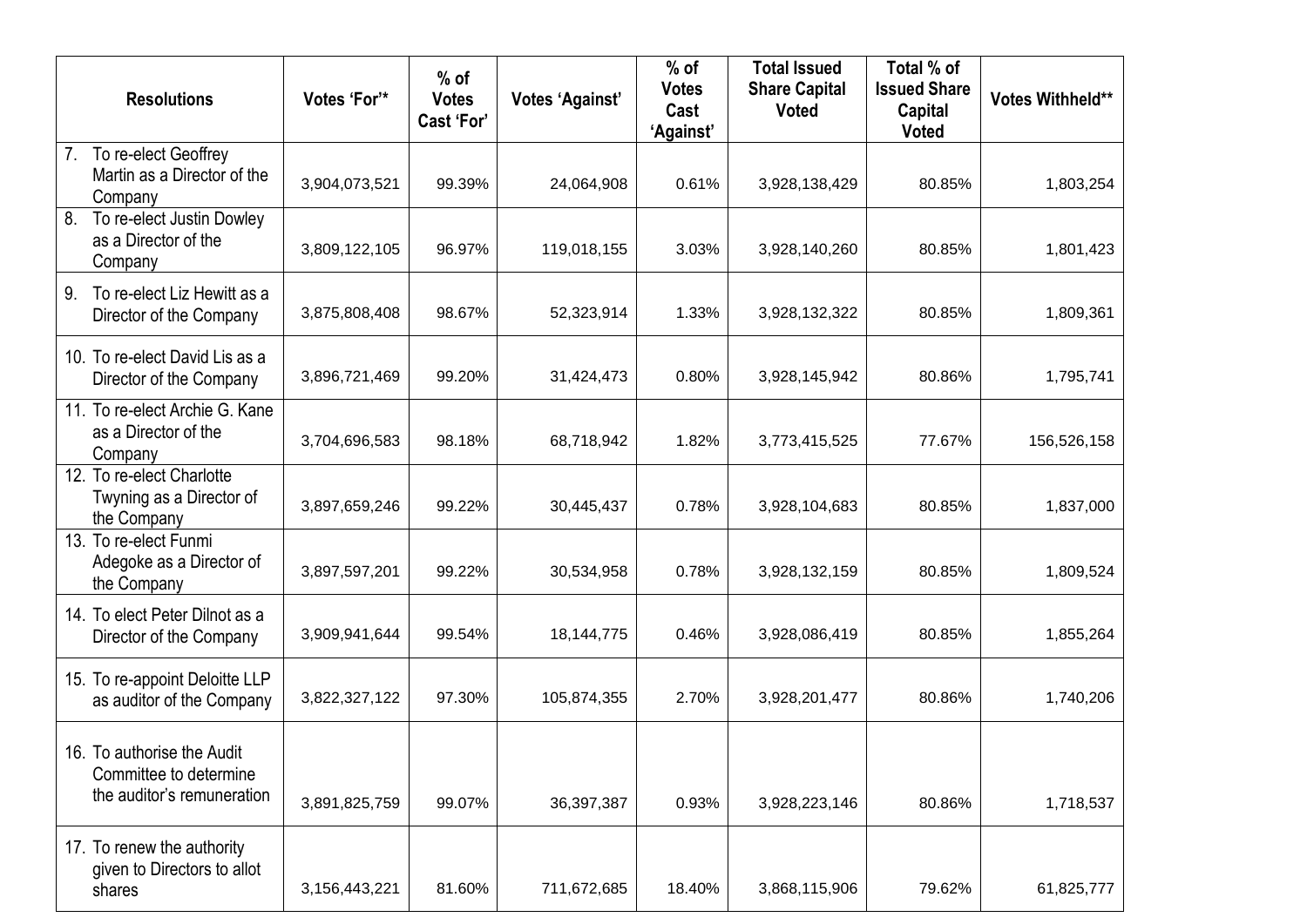# **Special Resolutions**

| <b>Resolutions</b>                                                                                                                                                                                                         | Votes 'For'*  | $%$ of<br><b>Votes</b><br>Cast 'For' | Votes 'Against' | $%$ of<br><b>Votes</b><br>Cast<br>'Against' | <b>Total Issued</b><br><b>Share Capital</b><br><b>Voted</b> | Total % of<br><b>Issued Share</b><br><b>Capital Voted</b> | Votes Withheld** |
|----------------------------------------------------------------------------------------------------------------------------------------------------------------------------------------------------------------------------|---------------|--------------------------------------|-----------------|---------------------------------------------|-------------------------------------------------------------|-----------------------------------------------------------|------------------|
| 18. To give the Directors<br>authority to allot equity<br>securities without<br>application of pre-emption<br>rights                                                                                                       | 3,863,101,626 | 99.88%                               | 4,770,067       | 0.12%                                       | 3,867,871,693                                               | 79.61%                                                    | 62,069,990       |
| To give the Directors<br>19.<br>authority to allot equity<br>securities used only for the<br>purpose of financing a<br>transaction which the<br>Directors determine to be<br>an acquisition or other<br>capital investment | 3,792,366,632 | 96.55%                               | 135,649,945     | 3.45%                                       | 3,928,016,577                                               | 80.85%                                                    | 1,925,106        |
| To authorise market<br>20.<br>purchase of shares                                                                                                                                                                           | 3,847,414,129 | 98.27%                               | 67,898,549      | 1.73%                                       | 3,915,312,678                                               | 80.59%                                                    | 14,629,005       |
| 21. To approve the calling of a<br>general meeting other<br>than an Annual General<br>Meeting on no less than<br>14 days' notice                                                                                           | 3,808,524,053 | 96.95%                               | 119,713,376     | 3.05%                                       | 3,928,237,429                                               | 80.86%                                                    | 1,704,254        |

There are currently 4,858,254,963 Ordinary Shares of 48/7 pence in Melrose Industries PLC in issue.

\* Includes discretionary votes

\*\* A vote 'Withheld' is not a vote in law and is not counted in the calculation of the proportion of votes 'For' or 'Against' a resolution.